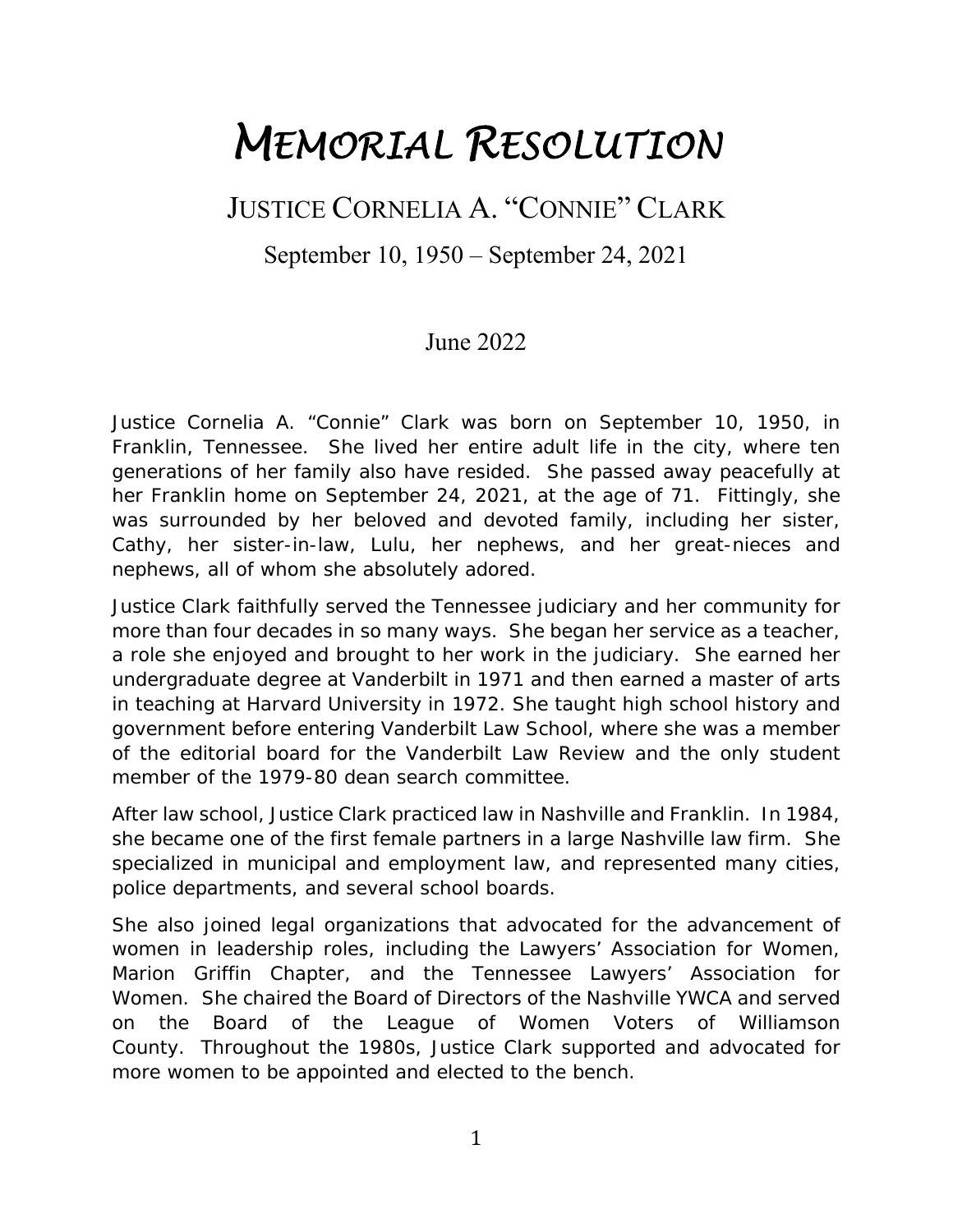Her turn to join the judiciary came in 1989, when Governor Ned McWherter appointed Justice Clark to the trial bench covering the 21<sup>st</sup> Judicial District of Williamson, Hickman, Perry, and Lewis Counties. In this role she became the first female trial judge to serve rural counties in Tennessee. She served the 21<sup>st</sup> judicial district for ten years, paving the way for future female judges to be accepted by clerks, litigants, lawyers, and other judges.

Justice Clark's excellent service as a trial judge did not go unnoticed. In 1999, the Tennessee Supreme Court asked her to serve as Director of the Administrative Office of the Courts. Not surprisingly, Justice Clark excelled in this role as well. She spearheaded the Court's efforts to modernize judicial policies, processes, and programs, while also instilling professionalism and excellence in the office and staff of the AOC. She created methods and models that are still utilized today at the AOC.

In 2005, Justice Clark was named to the Tennessee Supreme Court, becoming only the fourth woman in state history to serve as a justice. In 2008, Justice Clark was delighted to be a part of the Court with the first female majority in state history. The Court has remained majority female since 2008, and Justice Clark would be thrilled that her passing did not change that fact.

In 2010, Justice Clark became the second female to serve a two-year term as Chief Justice. In 2014, she ran for re-election and won another eight-year term, despite an organized and well-funded campaign to defeat her. Justice Clark served the Court until her death last year. She attained 16 years of service, the second longest tenure of any woman to serve on the Supreme Court to date. She participated in more than 1,100 cases during her tenure.

Even more importantly, Justice Clark was an exemplary role model for all judges. She was well-known for her precise and detailed legal analysis and writing style, as well as being an active and thoughtful questioner during oral arguments. Justice Clark's judicial temperament was aptly described as "pitchperfect." She was calm and measured during tense and sometimes divided Court discussions. She looked for solutions to disagreements among the Court that would aid the Court in achieving unanimous or majority decisions on difficult issues. She was brilliant and also incredibly fair. She was fully committed to deciding cases on the facts and the law, without regard to her own personal preferences and to political considerations. Her institutional knowledge and expertise were unsurpassed and irreplaceable. Her reverence and respect for the Court as an institution were remarkable.

Her passion for the principle of equal justice under law was illustrated in Justice Clark's work as the Supreme Court's liaison to the Access to Justice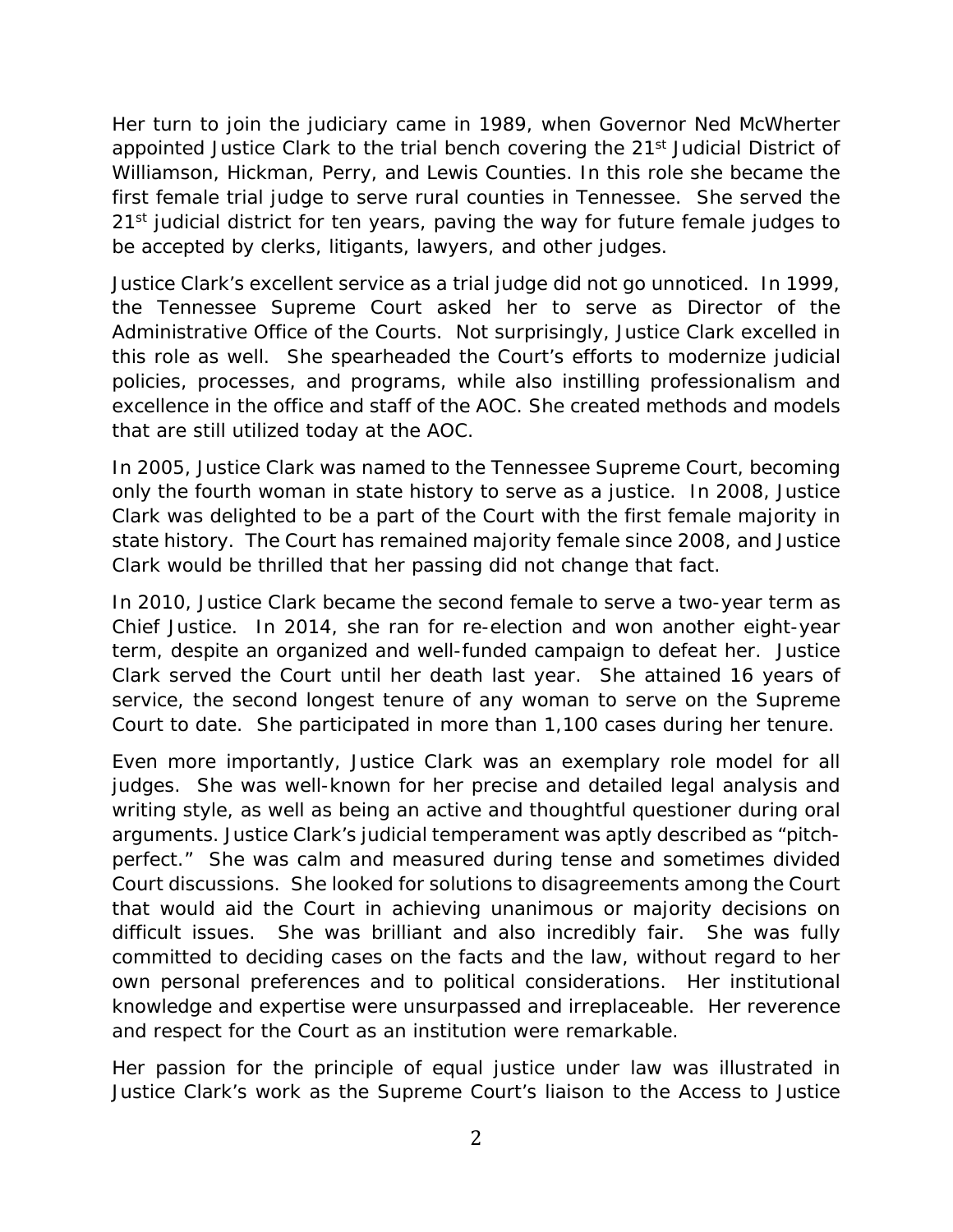Commission from 2014 until her death. Justice Clark wholeheartedly embraced this initiative. She travelled the State and also around the country speaking to attorneys, judges, and other interested groups about the importance of judicial support for such activities. She pioneered the successful Faith and Justice Alliance, which brings attorneys into community faith-based and other civic organizations, where clients may feel more comfortable about sharing their problems than in a traditional courthouse or law firm setting. Today, hundreds of Tennessee houses of worship provide thousands of hours of pro bono legal service to more than 7,000 people a year. Justice Clark's leadership and unwavering support as liaison made it possible for Tennessee to be recognized as a national leader in access to justice initiatives.

Justice Clark's scope of work, however, extended far beyond the Supreme Court. She was involved in nearly every program and project in the court system, and she was a fixture in bar, community, and religious organizations in Middle Tennessee and nationally for more than 40 years.

Justice Clark chaired the Tennessee Judicial Council and was the inaugural chair of the Judicial Evaluation Commission. She previously served as a member of the Board of Directors of the Conference of State Court Administrators. In 2004, she was named one of the 21 members of the ABA Commission on the American Jury, which is dedicated to educating the public about, and reinvigorating the nation's commitment to, jury service.

She never lost her love for teaching and frequently served as an instructor at the National Judicial College, American Academy of Judicial Education, and the American Institute for Justice, in addition to being a frequent guest speaker at various bar and other organizations. Justice Clark served for ten years as an adjunct professor at the Vanderbilt University School of Law and served on the faculty of the Nashville School of Law. As a trial judge, Justice Clark served as Vice President of the Tennessee Judicial Conference and Dean of the Tennessee Judicial Academy, and was a member of the Supreme Court Commissions on the Rules of Civil Procedure and Technology.

She spoke frequently to civic and leadership groups about the importance of the rule of law and of an independent, accountable judiciary in protecting the constitutional rights accorded all persons and groups.

Justice Clark also received numerous professional honors during her career, including the Janice M. Holder Access to Justice Award from the Tennessee Alliance for Legal Services; the Tennessee Bar Association's Justice Frank F. Drowota III Outstanding Judicial Service Award; the Vanderbilt University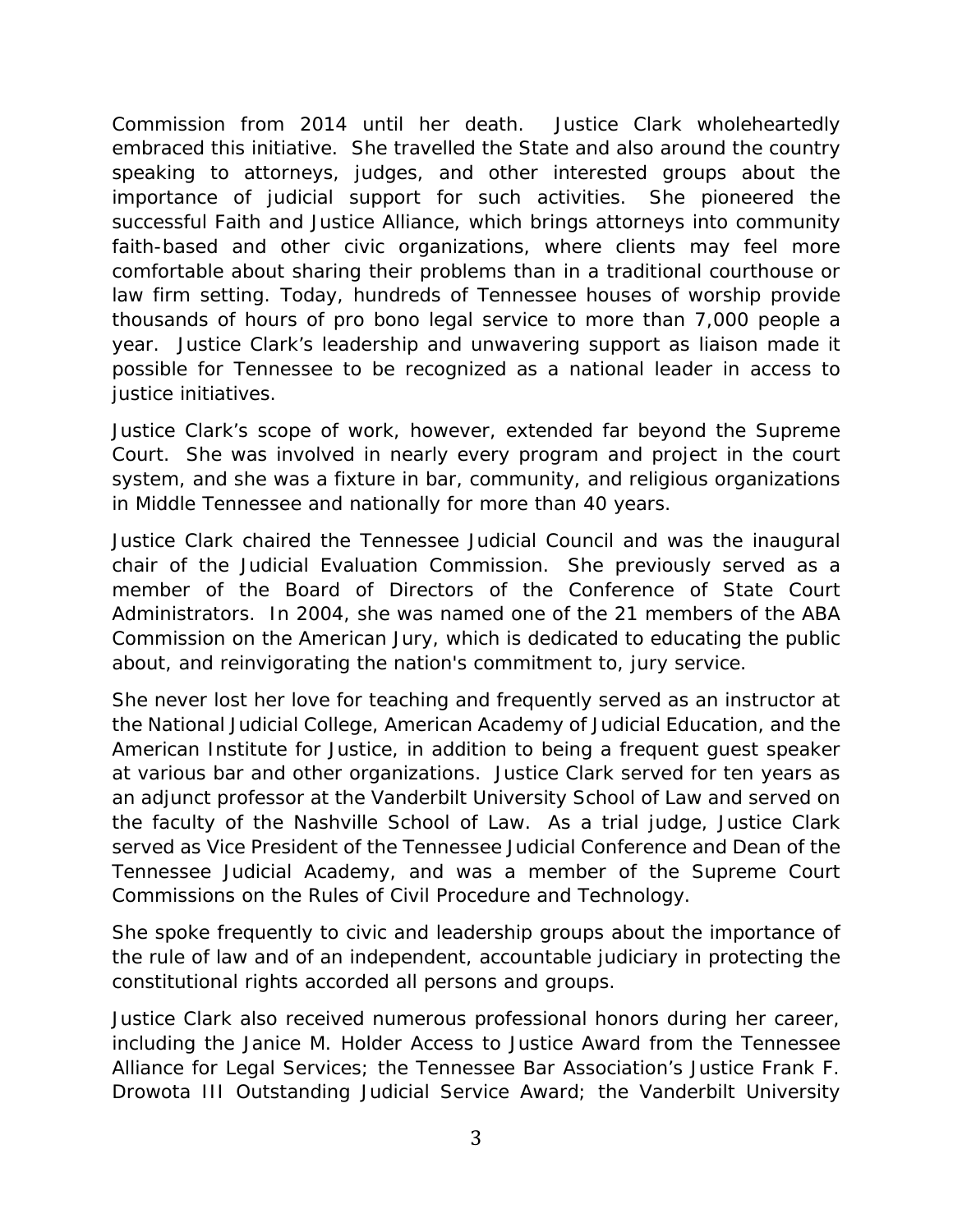School of Law Distinguished Service Award; the Grayfred Gray Award from the Tennessee Association of Professional Mediators; the Judge Martha Craig Daughtrey Award from the Lawyers' Association for Women - Marion Griffin Chapter; the Liberty Bell Award given by the Williamson County Bar Association; and the Pioneer Award from Vision 2020. Clark was also named Appellate Judge of the Year by the Southeastern Chapter of the American Board of Trial Advocates and was inducted into the Nashville YWCA Academy for Women of Achievement, having served as a past president of the YWCA of Nashville and Middle Tennessee.

She has also served on the boards of Goodwill Industries of Middle Tennessee and the Heritage Foundation of Franklin and Williamson County, which recognized her with its Patrons Award. She was a Fellow of the Nashville, Tennessee and American Bar Foundations, and was the first woman to serve as chair of the Tennessee Bar Foundation. She was also active in the Nashville and Williamson County communities, serving as board chair of the United Methodist Publishing House; a trustee of Martin Methodist College; and as a lay leader at First United Methodist in Franklin. To honor her many contributions to the Franklin community, the City of Franklin Board of Mayor and Alderman recently honored Justice Clark by honorarily renaming Fourth Avenue in Franklin in her honor. Justice Clark lived on Fourth Avenue practically her entire adult life.

Justice Clark was a member of the Williamson County Bar Association, Tennessee Bar Association, American Bar Association, Tennessee Lawyers' Association for Women (founding member), Lawyers' Association for Women, Marion Griffin Chapter (former board member), Nashville Bar Association (former board member and Second Vice President), National Association of Women Judges, and the Nashville, Tennessee, and American Bar Foundations. She was the first woman to serve as chair of the Tennessee Bar Foundation. She also was a member of the Tennessee John Marshall American Inn of Court and the Harry Phillips American Inn of Court. In total, Justice Clark served on more than 25 boards and worked with nearly 75 organizations, commissions, advisory groups, or task forces since beginning her legal career in 1979.

Justice Clark devoted herself to public service, and she made every organization and institution she served better in immeasurable ways. 1<sup>st</sup> Peter 4:10 states: "Each of you should use whatever gift you have received to serve others, as faithful stewards of God's grace in its various forms." Our friend, Justice Connie Clark, fulfilled this Biblical command better than anyone I have ever known. She profoundly displayed God's lavish grace through her untiring